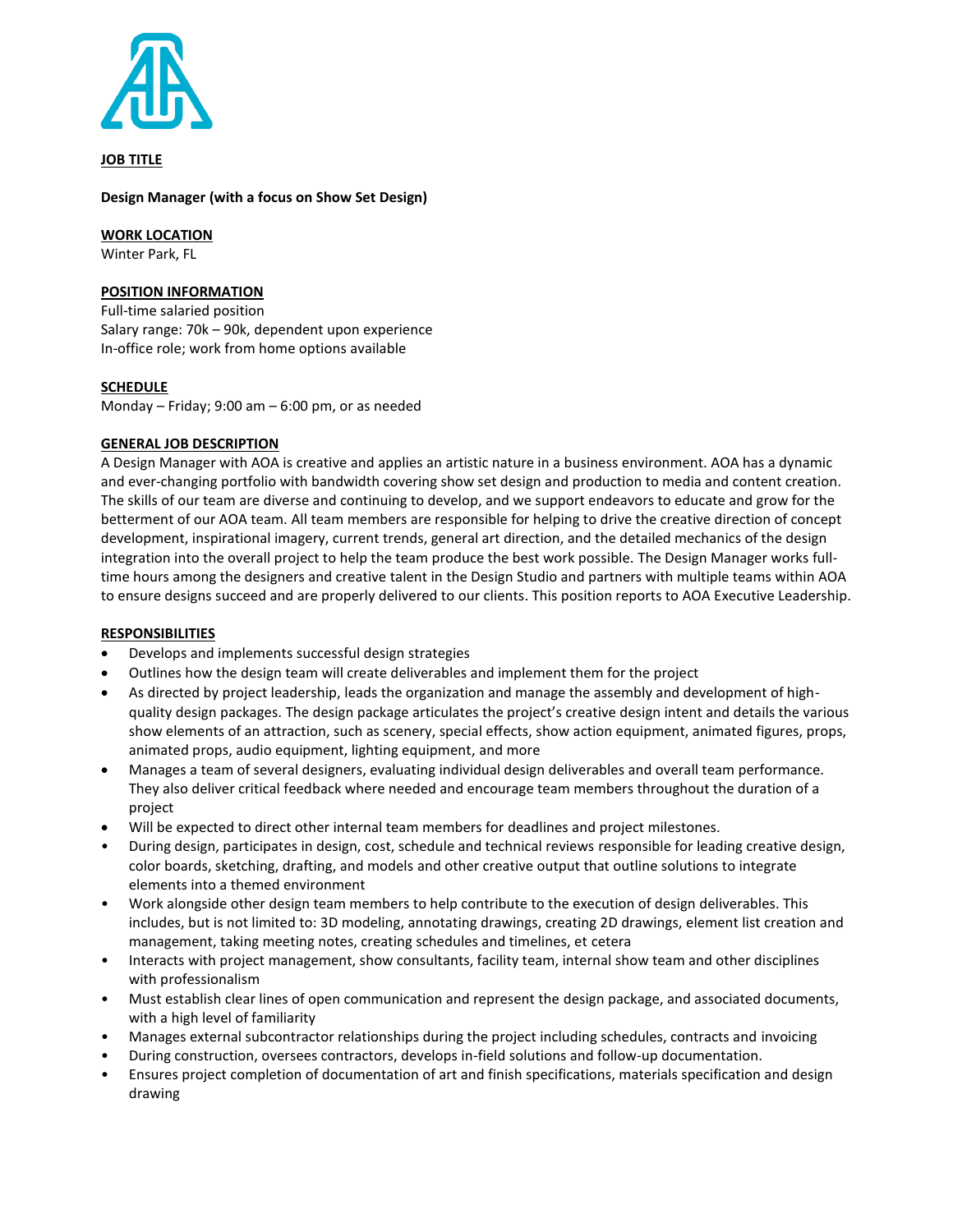

- Responsible for the development and implementation of presentations and presentation artwork outlining creative goals and intent to gain internal and external approvals.
- Responsible for releasing project meeting documentation and organization of project server files both internal and external
- Plan and strategize software and hardware requirements to maintain high level of creative capabilities of the team within set budgets
- Will be expected to review and plan for project hours and personnel needs.
- Review and communicate labor report status with project leadership and executives to orchestrate change orders, invoicing and new proposals
- Performs other duties as assigned

### **EDUCATION & EXPERIENCE**

- Master's degree in graphic design, visual arts, architecture or other relevant fields.
- 10 years prior experience in the theme park and/or hospitality sectors
	- o 7 years' design experience; 3 years' of design management experience preferred.

Required Software Includes:

- Design: Revit, Rhino, AutoCAD, SketchUp
- Presentation: Adobe Indesign, Photoshop, and Illustrator, PowerPoint
- Other: Bluebeam

### **PORTFOLIO REQUIREMENTS**

- 1. Must show samples of design drawings sets (Concept, SD, DD, CDs are all acceptable)
- 2. Must show samples of 3D Modeling in Rhino or Revit

### **QUALIFICATIONS**

- Ability to drive, motivate and has an ability to keep a finger on the pulse of current trends is key when working to achieve the goals of the team and the project
- Ability to establish, build, and maintain positive and productive team relationships based on open communication, trust and teamwork with project partners, departments, disciplines, and personnel.
- Communicates, inspires, and maintains project intent among all team-members.
- Ability to introduce artistic innovation into every project they manage, thinking of new ways to create unique designs that have meaningful impacts on clients
- Ability to manage and resolve conflict between individual team members and between different teams
- Ability to working with other teams to implement changes to design, influence others; leading them to understand why certain design aspects matter more than others
- Strong leadership skills and ability to motivate, mentor and deliver clear feedback to their team members
- Ensure strict team and project deadlines are met

### **PHYSICAL REQUIRMENTS**

- Prolonged periods of sitting at a desk and working on a computer
- Must be able to speak
- Specific vision abilities required by this job include close vision, distance vision, color vision, peripheral vision, depth perception, and the ability to adjust focus

### **PROVIDED TOOLS**

Provided a computer, software and cell phone reimbursement. Any driving done for business purposes will be